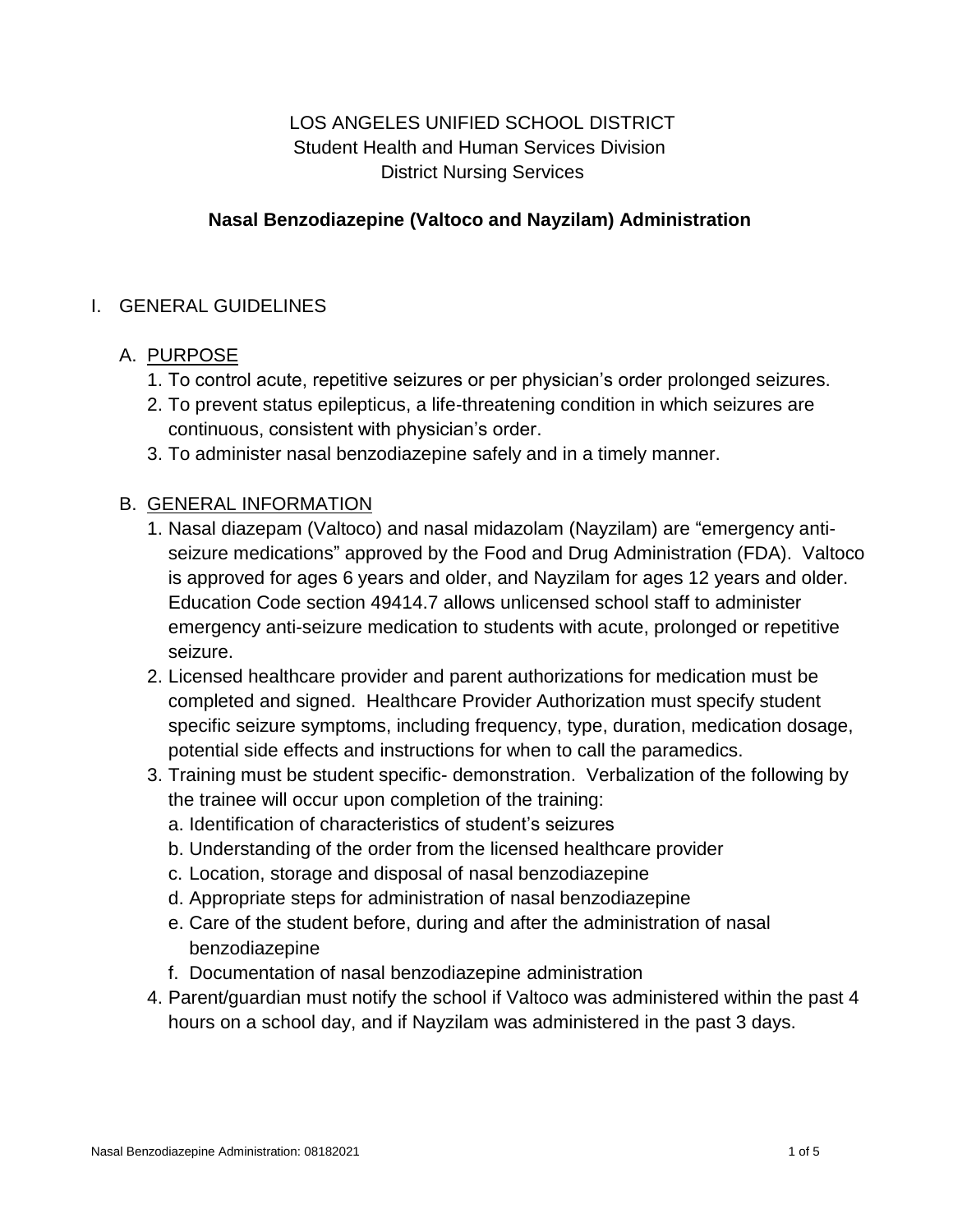# C. PERSONNEL

- 1. School nurse or school physician
- 2. Designated school personnel who possess current First Aid and CPR Certification and are trained by the school nurse or the school physician

## D. EQUIPMENT

- 1. Provided by parent/guardian:
	- a. Nasal benzodiazepine medication; correct dosage in the blister pack
- 2. Provided by school:
	- a. Plastic bag for disposal of waste
	- b. Disposable latex-free gloves
	- c. Barrier for privacy (i.e. blanket, sheet or towel)

| <b>ESSENTIAL STEPS</b>                        | <b>KEY POINTS AND PRECAUTIONS</b>                          |  |
|-----------------------------------------------|------------------------------------------------------------|--|
| 1. Determine if the student is having a       | Knowledge of student specific seizures is                  |  |
| seizure. Start time, summon help and          | required. STAY, DO NOT LEAVE THE                           |  |
| administer first aid appropriate for seizure  | STUDENT. KEEP STUDENT SAFE. TURN                           |  |
| type, postural tone, and if student is in a   | ON SIDE FACING YOU IF LOSES                                |  |
| wheelchair.                                   | <b>POSTURAL TONE.</b>                                      |  |
| 2. If student has not received either:        | If unable to administer nasal benzodiazepine               |  |
| a. Valtoco within the past 4 hours,           | because of restricted time frame, course of                |  |
| prepare to administer the medication.         | action depends on indication for use and                   |  |
| b. Nayzilam within the past 3 days unless     | condition of student.                                      |  |
| indicated otherwise by physician,             | If order is for <i>prolonged</i> seizure and               |  |
| prepare to administer the medication.         | unable to administer nasal                                 |  |
| Per package insert, Nayzilam is               | benzodiazepine, call 911.                                  |  |
| ordered as 5 mg for all ages $\geq$ 12        | If order is for seizure cluster and unable to<br>$\bullet$ |  |
| years, and dose may be repeated in 10         | administer nasal benzodiazepine, call 911                  |  |
| minutes if prescribed by physician, and       | if concern over severity or frequency of                   |  |
| if patient does not respond to initial        | seizures, or lack of recovery between                      |  |
| dose, has no trouble breathing or is not      | seizures. May call parent/guardian if                      |  |
| excessively sedated. No more than 2           | student is awake and alert between                         |  |
| doses (10 mg) of Nayzilam may be              | seizures.                                                  |  |
| administered for a cluster every 3 days.      |                                                            |  |
| 3. Check medication observing the "5 Rights"  | Correct dosage should appear on the<br>$\bullet$           |  |
| of Medication Administration": right          | blister pack and dosage must match the                     |  |
| student, right medication, right dosage,      | healthcare provider's order.                               |  |
| right route and right time.                   | Check for the expiration date.<br>$\bullet$                |  |
| 4. Position student on the right or left side | Side lying is the preferred position unless<br>$\bullet$   |  |
| facing you. If prescribed for seizure         | not removed from wheelchair.                               |  |
| cluster and not having a seizure at time of   | If student needs nasal benzodiazepine<br>$\bullet$         |  |
| administration, may give in sitting or lying  | administration while on the bus, ask the                   |  |
| position. Provide privacy.                    | driver to stop the bus.                                    |  |
| 5. Put on gloves.                             | Observe universal precautions at all times.                |  |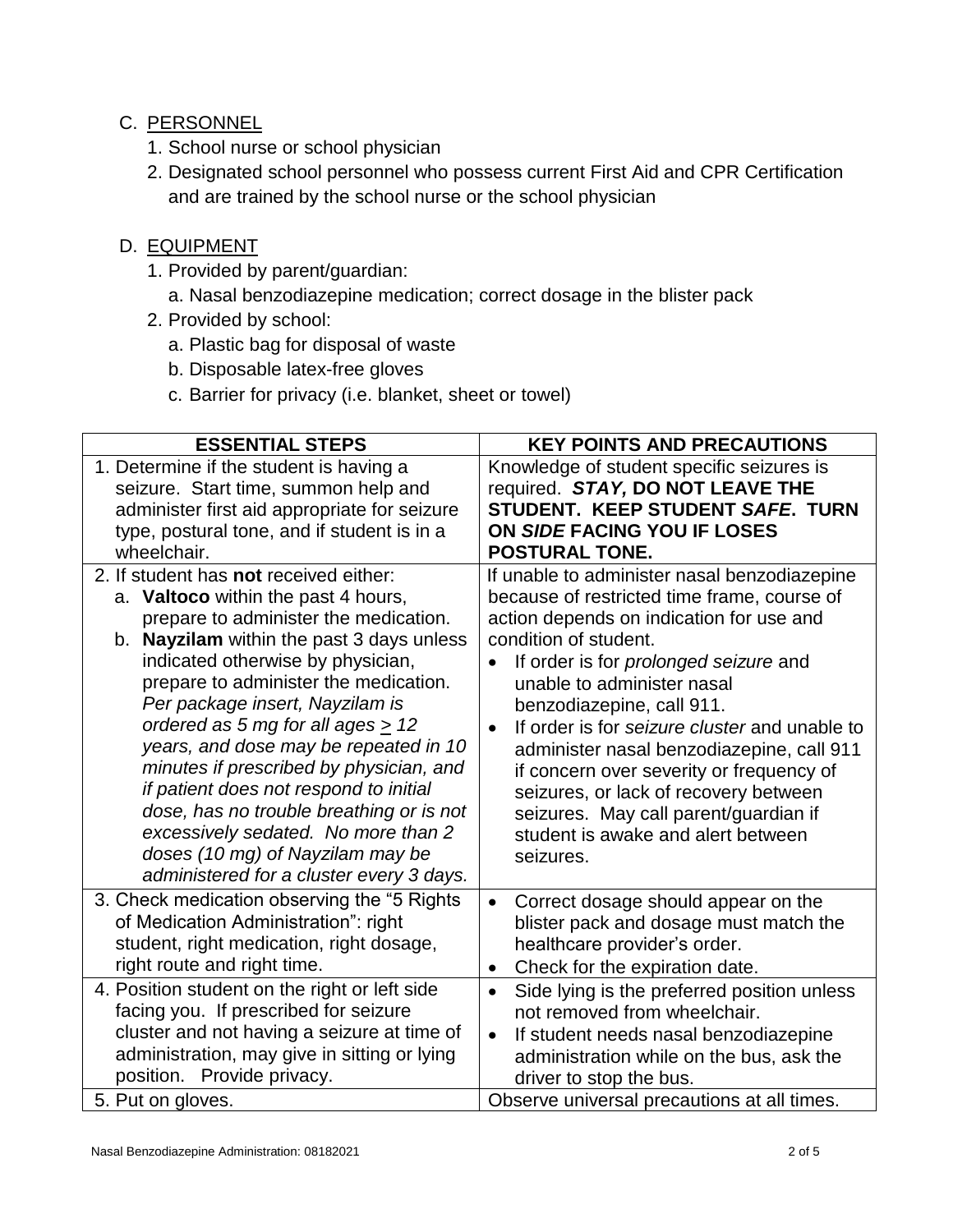| 6. Open nasal benzodiazepine blister pack<br>which holds either 1 or 2 nasal spray<br>devices depending on brand and dosage.<br>Contents of 1 blister pack $=$ 1 dose.<br>$\bullet$<br>Contents of 1 box = $2$ blister packs or<br>2 doses                                                                                                                                                                                                                                                                                                | a. Valtoco dose and number of spray<br>devices per blister pack:<br>$5 \text{ mg} = 1 \text{ spray}$ device holding $5 \text{ mg}$ of<br>diazepam, in 1 blister pack<br>10 mg = 1 spray device holding 10 mg<br>of diazepam, in 1 blister pack<br>15 mg = $2$ spray devices, each holding<br>7.5 mg of diazepam, in 1 blister pack<br>20 mg = $2$ spray devices, each holding<br>10 mg of diazepam, in 1 blister pack<br>b. Nayzilam dose and number of spray<br>devices per blister pack:<br>$5 \text{ mg} = 1 \text{ spray}$ device holding $5 \text{ mg}$ of<br>midazolam, in 1 blister pack |  |
|-------------------------------------------------------------------------------------------------------------------------------------------------------------------------------------------------------------------------------------------------------------------------------------------------------------------------------------------------------------------------------------------------------------------------------------------------------------------------------------------------------------------------------------------|-------------------------------------------------------------------------------------------------------------------------------------------------------------------------------------------------------------------------------------------------------------------------------------------------------------------------------------------------------------------------------------------------------------------------------------------------------------------------------------------------------------------------------------------------------------------------------------------------|--|
| <b>Administration of medication</b><br>7.                                                                                                                                                                                                                                                                                                                                                                                                                                                                                                 |                                                                                                                                                                                                                                                                                                                                                                                                                                                                                                                                                                                                 |  |
| a. Hold spray device with the thumb on<br>the bottom of the plunger and index<br>and middle fingers on either side of<br>the nozzle.<br>b. Insert the tip of the nozzle into 1<br>nostril, and if possible, until the<br>fingers, on either side of the nozzle,<br>are against the bottom of the student's<br>nose. Do not force into nose.<br>c. Press the bottom of the plunger firmly<br>with the thumb to give nasal<br>benzodiazepine.<br>d. Repeat steps and give in other nostril<br>if 2 spray devices required for<br>treatment. | Do NOT test or prime; each device<br>$\bullet$<br>sprays only one time<br>May give nasal benzodiazepine while<br>$\bullet$<br>student on side. May briefly place<br>student on back for administration<br>purposes only.<br>Routinely give 1 <sup>st</sup> spray in right nostril<br>$\bullet$<br>and 2 <sup>nd</sup> spray in left nostril if 2 spray<br>devices required for treatment.                                                                                                                                                                                                       |  |
|                                                                                                                                                                                                                                                                                                                                                                                                                                                                                                                                           |                                                                                                                                                                                                                                                                                                                                                                                                                                                                                                                                                                                                 |  |
| Keep student in the side lying position<br>8.<br>and monitor respiratory status. Note time<br>medication was given.                                                                                                                                                                                                                                                                                                                                                                                                                       | Monitor respiratory status by counting<br>number of times chest rise and fall per<br>minute. Normal rate is 12-20<br>breaths/minute.                                                                                                                                                                                                                                                                                                                                                                                                                                                            |  |
| Remain with the student for at least 30<br>9.                                                                                                                                                                                                                                                                                                                                                                                                                                                                                             | Post-administration care will be                                                                                                                                                                                                                                                                                                                                                                                                                                                                                                                                                                |  |
| minutes after the administration of nasal<br>benzodiazepine or as stated in the                                                                                                                                                                                                                                                                                                                                                                                                                                                           | determined by the student's condition and<br>discussion with licensed healthcare                                                                                                                                                                                                                                                                                                                                                                                                                                                                                                                |  |
| healthcare provider's order for other                                                                                                                                                                                                                                                                                                                                                                                                                                                                                                     | provider and defined in the Seizure Action                                                                                                                                                                                                                                                                                                                                                                                                                                                                                                                                                      |  |
| actions and/or before returning to class.<br>10. Used spray device(s) must be placed in a                                                                                                                                                                                                                                                                                                                                                                                                                                                 | Plan.<br>School nurse is to ensure nasal                                                                                                                                                                                                                                                                                                                                                                                                                                                                                                                                                        |  |
| bag and returned to parent/guardian.                                                                                                                                                                                                                                                                                                                                                                                                                                                                                                      | benzodiazepine is replaced by                                                                                                                                                                                                                                                                                                                                                                                                                                                                                                                                                                   |  |
|                                                                                                                                                                                                                                                                                                                                                                                                                                                                                                                                           | parent/guardian.                                                                                                                                                                                                                                                                                                                                                                                                                                                                                                                                                                                |  |
| 11. Call 911 if the following reaction is<br>observed:                                                                                                                                                                                                                                                                                                                                                                                                                                                                                    | Normal breathing rate 12-20<br>breaths/minute.                                                                                                                                                                                                                                                                                                                                                                                                                                                                                                                                                  |  |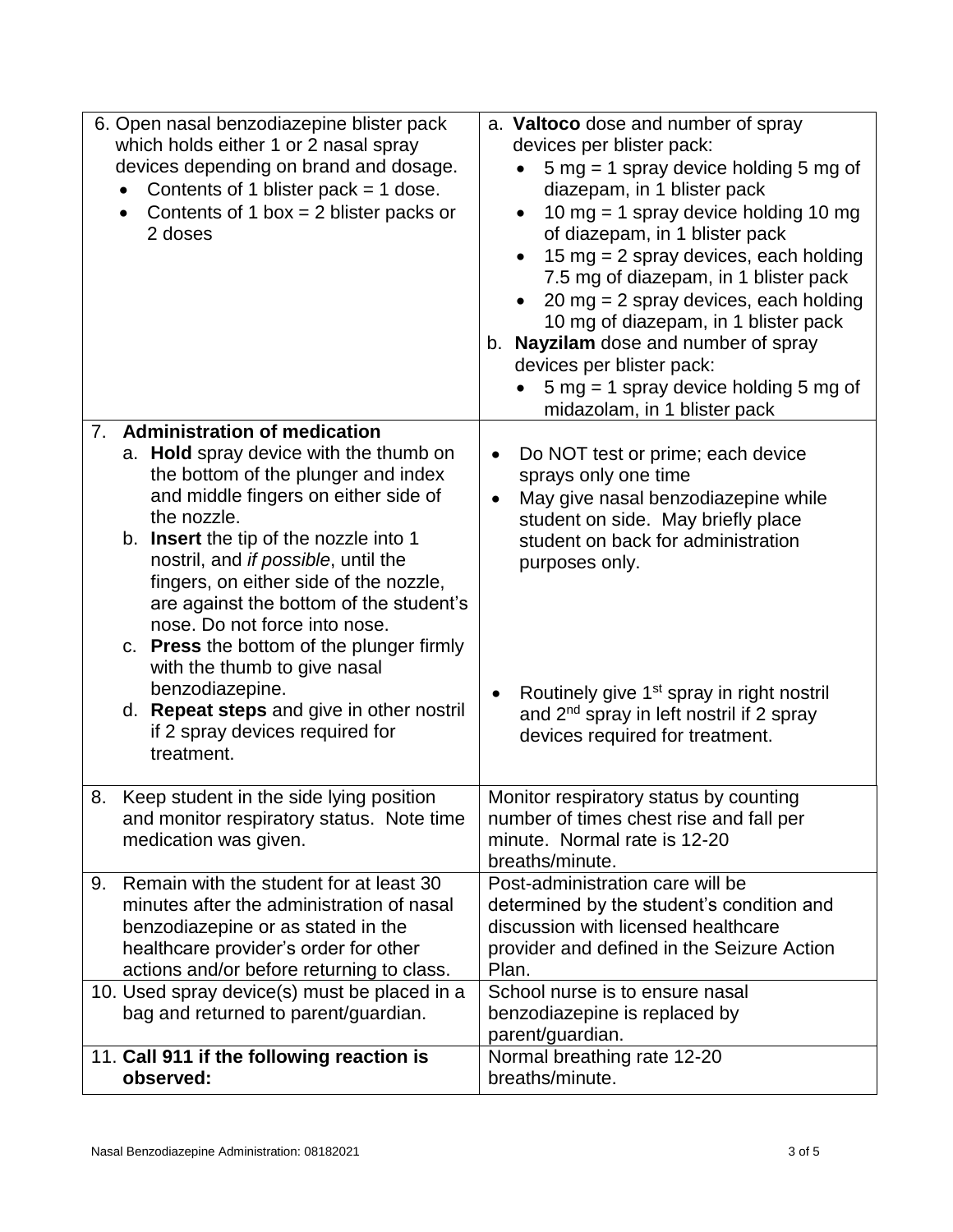| a. Change in breathing rate (less than 10<br>breaths/minute) and pattern without<br>improvement.<br>b. Changes in color without<br>improvement.<br>c. Inability to arouse the student after<br>seizure has ended.<br>d. Seizure is different from other<br>episodes.<br>e. Student appears injured, has diabetes,<br>is pregnant, or had seizure in water.<br>Seizure continues 10-15 minutes after<br>f.<br>administration of nasal<br>benzodiazepine, or as ordered by<br>physician.                                               |                                                               | a. Brief dusky color should subside as<br>breathing improves.<br>b. Student may be drowsy, but should be<br>arousable.<br>c. If awake and alert, may call<br>parent/guardian first.<br>d. These can result in delayed or<br>unrecognized complications.<br>e. If nasal benzodiazepine is given by<br>non-medical personnel, 911 is called<br>after administration if school nurse is<br>not available on site.                                                                                             |
|--------------------------------------------------------------------------------------------------------------------------------------------------------------------------------------------------------------------------------------------------------------------------------------------------------------------------------------------------------------------------------------------------------------------------------------------------------------------------------------------------------------------------------------|---------------------------------------------------------------|------------------------------------------------------------------------------------------------------------------------------------------------------------------------------------------------------------------------------------------------------------------------------------------------------------------------------------------------------------------------------------------------------------------------------------------------------------------------------------------------------------|
| *Notify administrator, school nurse, and<br>parent/guardian.                                                                                                                                                                                                                                                                                                                                                                                                                                                                         |                                                               |                                                                                                                                                                                                                                                                                                                                                                                                                                                                                                            |
| 12. Stay with the student while waiting for the<br>paramedics. Observe for additional<br>symptoms and provide CPR if needed.<br>13. Medication Administration on the Bus:                                                                                                                                                                                                                                                                                                                                                            |                                                               |                                                                                                                                                                                                                                                                                                                                                                                                                                                                                                            |
| a. Bus driver should safely pull over and<br>stop the bus.<br>b. Place student on his/her side across<br>the seat facing away from the seat<br>back (or in aisle if necessary)<br>c. Administer nasal benzodiazepine as<br>specified by the licensed healthcare<br>provider.<br>d. Keep student on the side facing you<br>and continue to monitor seizure<br>activity.<br>e. When seizure abates and child<br>regains consciousness, stay with the<br>child and provide reassurance.<br>14. Used spray device(s) must be placed in a | $\bullet$<br>$\bullet$<br>$\bullet$<br>$\bullet$<br>$\bullet$ | If nasal benzodiazepine is administered<br>in the school bus, 911 is called.<br>Transportation to an emergency room<br>will be determined by emergency<br>medical personnel.<br>If student is transported by paramedics,<br>provide the following information:<br>Name of medication, dose, route and<br>time of medication administration.<br>Give used spray device(s) to<br>paramedic.<br>School staff designee will accompany<br>student to the Emergency Department<br>until parent/guardian arrives. |
| bag and given to the paramedic.                                                                                                                                                                                                                                                                                                                                                                                                                                                                                                      |                                                               |                                                                                                                                                                                                                                                                                                                                                                                                                                                                                                            |
| 15. Document medication electronically<br>including date, time, reason and student's<br>response.                                                                                                                                                                                                                                                                                                                                                                                                                                    |                                                               | If 911 is called, school must document in<br>ISTAR.                                                                                                                                                                                                                                                                                                                                                                                                                                                        |